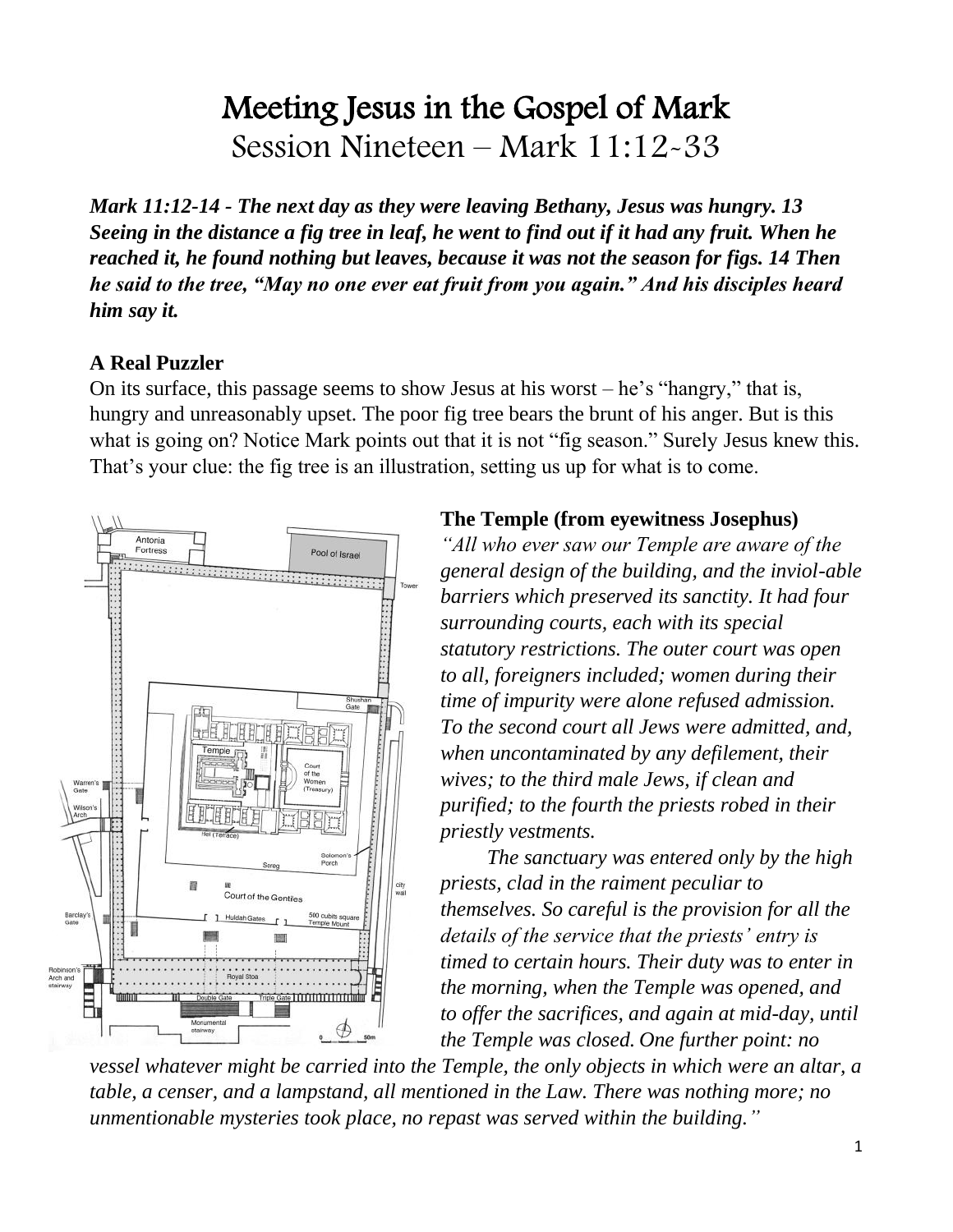*Mark 11:15-16 On reaching Jerusalem, Jesus entered the temple courts and began driving out those who were buying and selling there. He overturned the tables of the money changers and the benches of those selling doves, 16 and would not allow anyone to carry merchandise through the temple courts.* 

#### **Jesus is really upset now!**

There is SO much going on here, and so many possible ways of looking at it. Surprisingly, the story of the fig tree is the major clue as to what is really happening. It is much more, and much deeper, than Jesus reacting to the "buying and selling" that was going on.

**Is Jesus instigating a revolt?** Is this the moment the disciples were waiting for – Jesus to proclaim himself Messiah, the crowds to unite behind him, the revolution to begin? If so, it is a failed attempt. The crowds are simply described as "amazed" or "stunned," a reaction common in Mark. Nobody joins in; neither are the temple police (or Romans) mobilised to squash a riot.

**Is the Temple now just a marketplace?** Is the area which was intended for Gentiles to worship now overrun as a bazaar, effectively barring non-Jews from worshipping? This seems unlikely, as archaeological evidences place the area of the moneychangers and sellers in the Royal Stoa, not the Gentile court. Other barriers were in place to prevent Gentiles from approaching the Temple closely.

**Is his reaction against commerce happening in a sacred space?** The layout of the Temple speaks against this. The area in which commerce was happening was not in the Temple proper, but only the outermost forecourt, which wasn't regarded as "sacred space."

**Is Jesus angry at the monetary abuses?** The phrase "den of robbers" which Jesus uses seems to back this up. But the transactions taking place were actually necessary for the proper donations and sacrifices. Even more puzzling, Jesus throws out both the sellers, who may well have been cheating, but the innocent buyers as well!

**Is Jesus angry at the Temple offerings?** Should money be no part of worship? Unlikely, since elsewhere Jesus, watching this very process, commends a poor widow for making her offering. In fact, the offerings which the moneychangers were facilitating made the whole daily sacrificial system possible. Money was changed into shekels which did not have pagan images upon them.

**So what's going on?** Remember what had happened the day before, with the Triumphal Entry, which we described as "Street Theatre." Jesus' actions are prophetic – they demonstrate physically what is taking place spiritually. Jesus' cleansing of the Temple is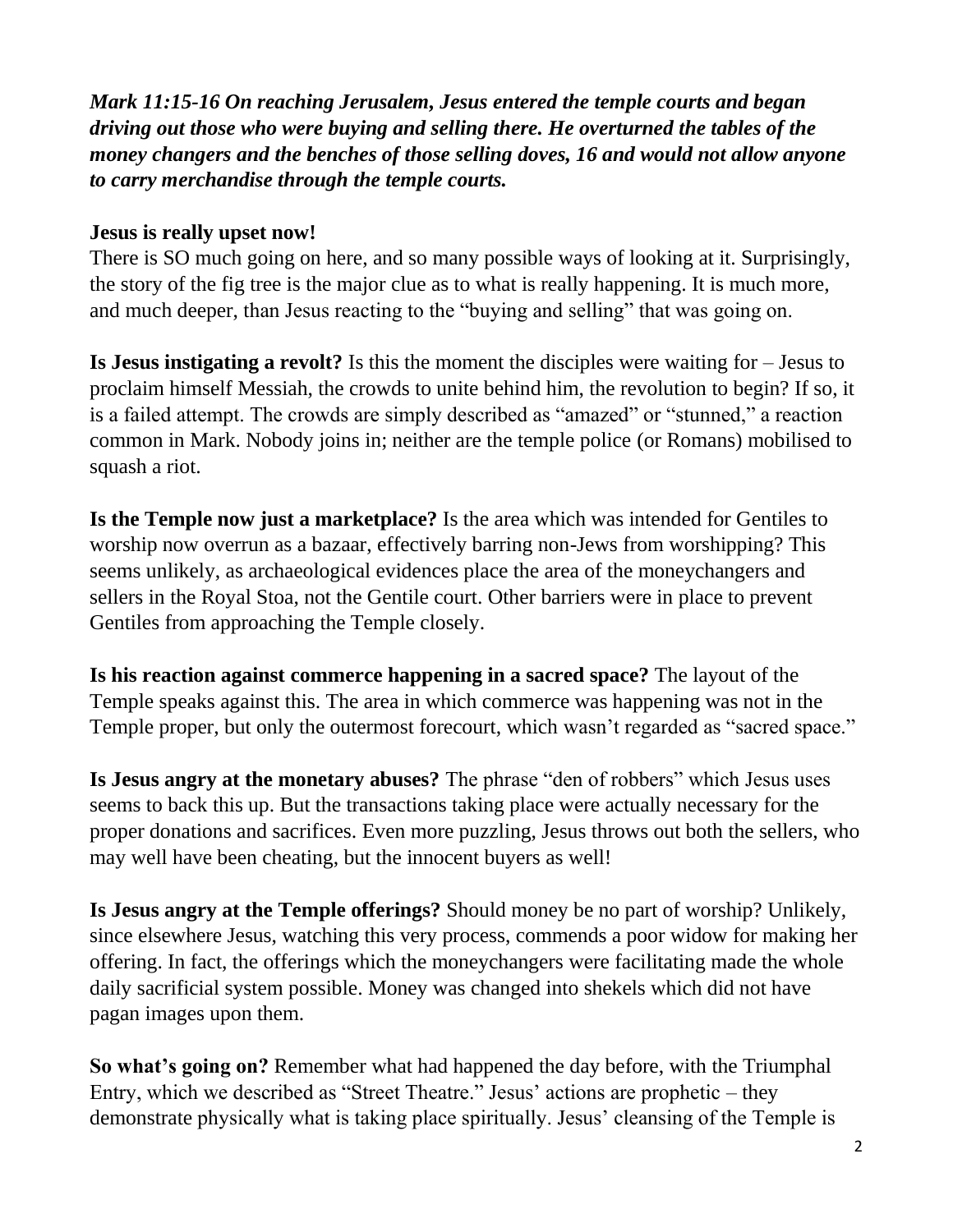symbolic – it is not indicating a need to reform Temple worship, but to overturn the whole Temple system as the primary way to approach God.

**It is all coming to an end.** Jesus does three things: Turns over the money tables – the basis of support for the priesthood and all the Temple functions is ending. Turns over the dovesellers benches – the sacrificial system is coming to an end. Prevents the carrying of merchandise – all Temple activity is coming to a close. The whole system, Jesus demonstrates, is being replaced. But why? And with what?

*Mark 11:17 And as he taught them, he said, "Is it not written: 'My house will be called a house of prayer for all nations'? But you have made it 'a den of robbers.'"* The two quotations are from Isaiah (56:3-8) and Jeremiah. Looking at them in their wider context will help us finally figure out what Jesus is doing.

**Isaiah (56:3-8) -** *Let no foreigner who is bound to the Lord say, "The Lord will surely exclude me from his people." And let no eunuch complain, "I am only a dry tree." 4 For this is what the Lord says: "To the eunuchs who keep my Sabbaths, who choose what pleases me and hold fast to my covenant— 5 to them I will give within my temple and its walls a memorial and a name better than sons and daughters; I will give them an everlasting name that will endure forever.* 

*6 And foreigners who bind themselves to the Lord to minister to him, to love the name of the Lord, and to be his servants, all who keep the Sabbath without desecrating it and who hold fast to my covenant— 7 these I will bring to my holy mountain and give them joy in my house of prayer. Their burnt offerings and sacrifices will be accepted on my altar; for my house will be called a house of prayer for all nations."*

*8 The Sovereign Lord declares— he who gathers the exiles of Israel: "I will gather still others to them besides those already gathered."*

**Looking at the map of the Temple,** you will see that the nations – the Gentiles - are excluded from full worship, and from the inner areas of worship – as are women. Eunuchs, and those otherwise physically incomplete, were also prevented from close approach. The Temple had become a national shrine, not an international beacon of welcome and hope.

**The ministry of Jesus is in complete contrast to this.** Jesus famously welcomes the blind, the lame, the foreigner, the impure, the woman, the Gentile. Jesus is incredibly inclusive in his ministry, repeatedly saying that he has come for all the world, not just the Jewish people. The Temple, by contrast, served only to divide Israel from the nations which they were commissioned, in the call of God to Abraham, to bless.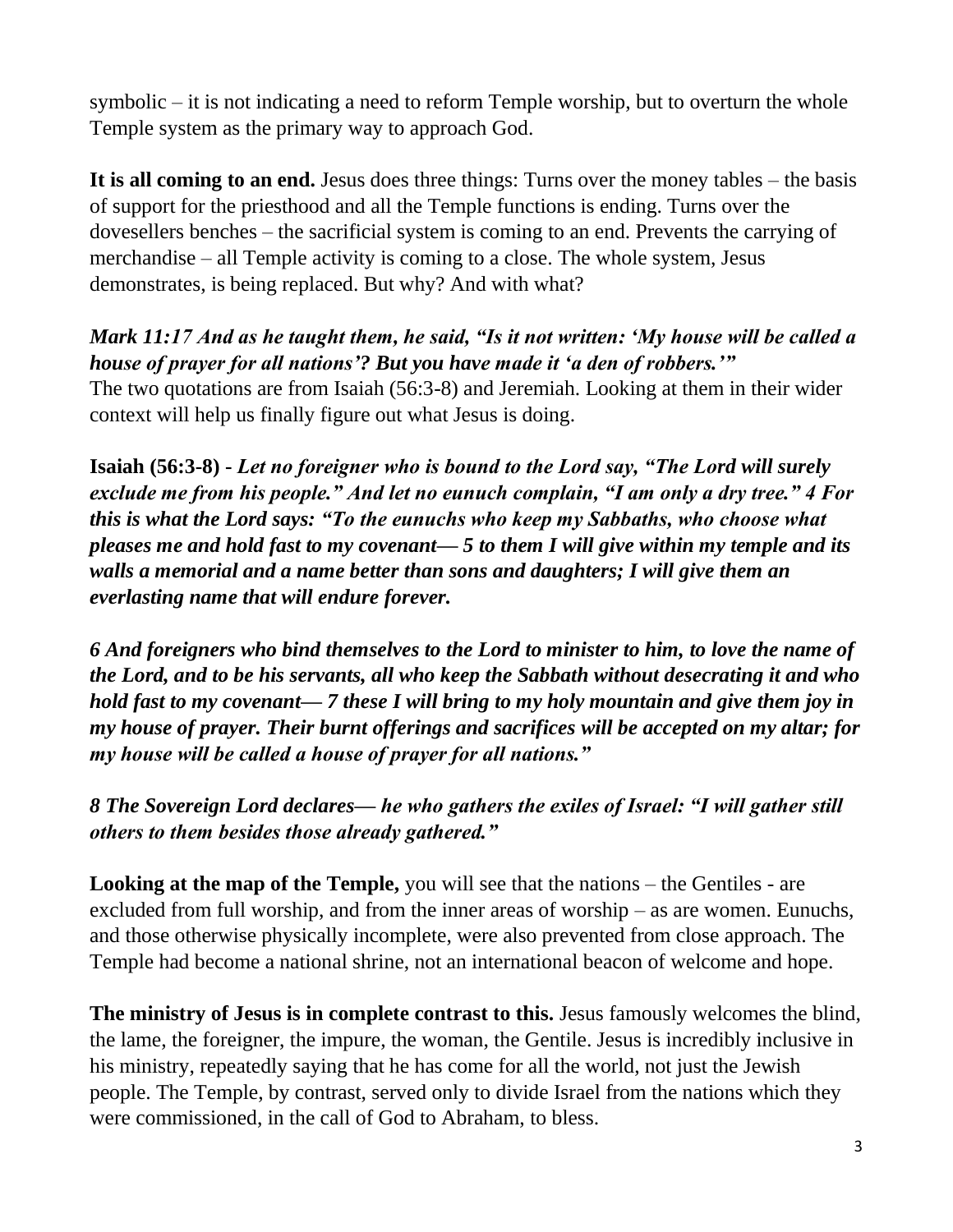**Quote:** *In Jesus' day the temple had become a nationalistic symbol that served only to divide Israel from the nations. If it were to become what God intended, "a house of prayer for all nations," walls would have to crumble. Indeed, walls will soon collapse and barriers will be breached. When Jesus dies, the temple veil is split from top to bottom, and a Gentile confesses that he is the Son of God. (*David Garland)

#### **The Jeremiah passage (Jeremiah 7:1-15)**

*This is the word that came to Jeremiah from the Lord: 2 "Stand at the gate of the Lord's house and there proclaim this message: "'Hear the word of the Lord, all you people of Judah who come through these gates to worship the Lord. 3 This is what the Lord Almighty, the God of Israel, says:* 

*Reform your ways and your actions, and I will let you live in this place. 4 Do not trust in deceptive words and say, "This is the temple of the Lord, the temple of the Lord, the temple of the Lord!"* 

*5 If you really change your ways and your actions and deal with each other justly, 6 if you do not oppress the foreigner, the fatherless or the widow and do not shed innocent blood in this place, and if you do not follow other gods to your own harm, 7 then I will let you live in this place, in the land I gave your ancestors for ever and ever. 8 But look, you are trusting in deceptive words that are worthless.*

*9 "'Will you steal and murder, commit adultery and perjury, burn incense to Baal and follow other gods you have not known, 10 and then come and stand before me in this house, which bears my Name, and say, "We are safe"—safe to do all these detestable things? 11 Has this house, which bears my Name, become a den of robbers to you? But I have been watching! declares the Lord.*

*12 "'Go now to the place in Shiloh where I first made a dwelling for my Name, and see what I did to it because of the wickedness of my people Israel. 13 While you were doing all these things, declares the Lord, I spoke to you again and again, but you did not listen; I called you, but you did not answer. 14 Therefore, what I did to Shiloh I will now do to the house that bears my Name, the temple you trust in, the place I gave to you and your ancestors. 15 I will thrust you from my presence, just as I did all your fellow Israelites, the people of Ephraim.'*

**Quote:** *The "den" is the place where robbers retreat after having committed their crimes. It is their hideout, a place of security and refuge. Calling the temple a robbers' den is therefore not a cry of outrage against any dishonest business practices in the temple.*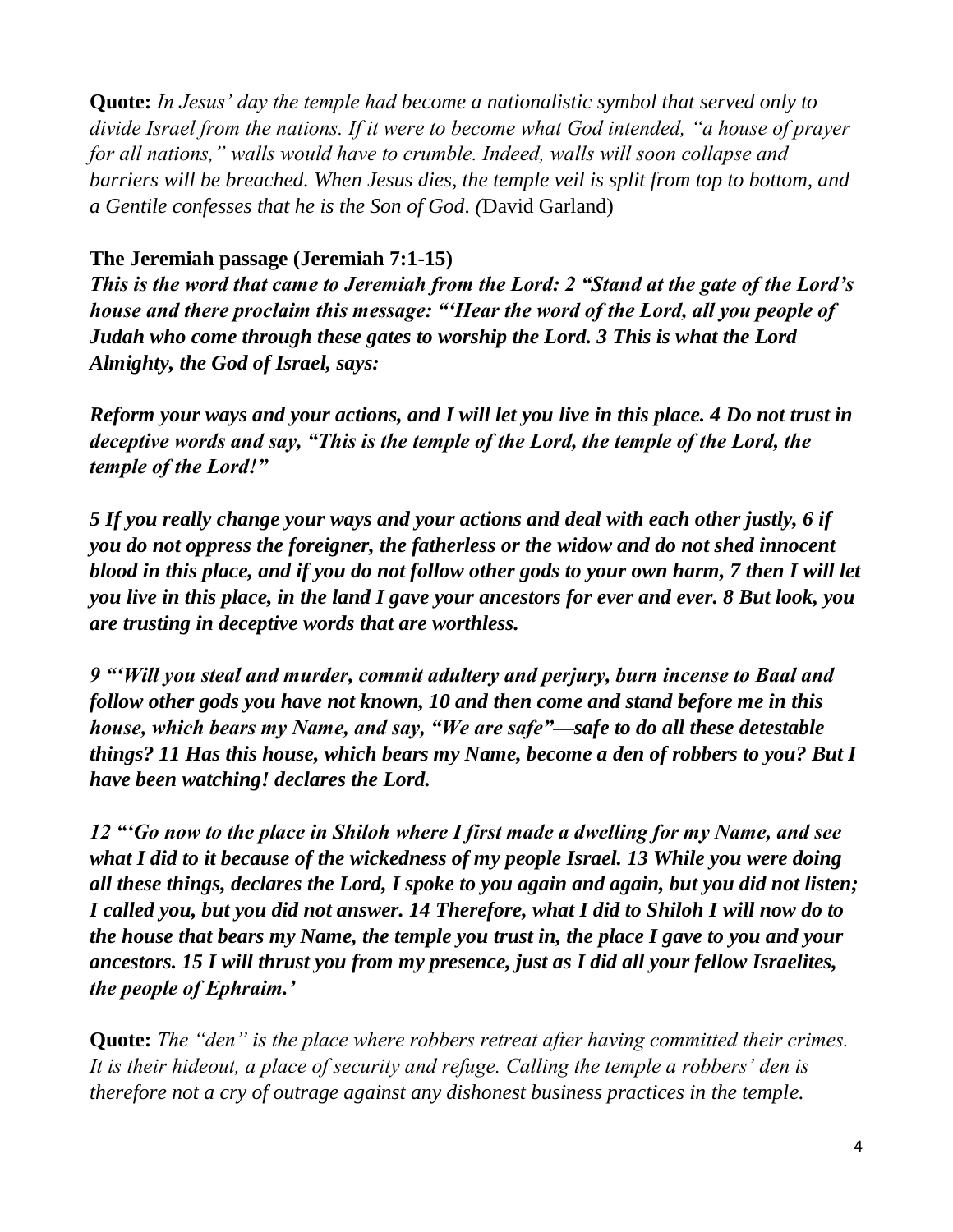*Jesus indirectly attacks them for allowing the temple to degenerate into a safe hiding place where people think that they find forgiveness and fellowship with God no matter how they act on the outside. Jesus' prophetic action and words attack a false trust in the efficacy of the temple sacrificial system. The sanctuary, supposedly sanctified by God, has become a sanctuary for bandits who think that they are protected from God's judgment.* 

*The phrase "I have been watching" (Jer. 7:11) matches the description of Jesus' visit to the temple on the previous day, when he "looked around at everything" (Mark 11:11), turning that visit into an inspection. Jesus shares the purview of God. He has seen what the people are doing and pronounces God's judgment. (*David Garland)

## *Mark 11:18 The chief priests and the teachers of the law heard this and began looking for a way to kill him, for they feared him, because the whole crowd was amazed at his teaching.*

**No wonder!** The reaction of the Temple officials is severe, and their fear is well founded. They understood perfectly well that Jesus' actions and words undermined not just the Temple's monetary practices, but the entire Temple system. The fact that this idea was "amazing" the crowd was even more unsettling. It was Jesus or the Temple. And so Jesus had to go.

## *Mark 11:19-21 When evening came, Jesus and his disciples went out of the city. 20 In the morning, as they went along, they saw the fig tree withered from the roots. 21 Peter remembered and said to Jesus, "Rabbi, look! The fig tree you cursed has withered!"*

**Back to the Fig Tree!** We can see now that the story of the fig tree which brackets Jesus' Temple activity, is an object lesson, helping us to properly understand his words and actions in the Temple. Jesus isn't saying the Temple needs to be reformed; like the fig tree, the Temple is failing to "bear the fruit of repentance and righteousness." It looks good – the tree was in leaf, the Temple beautiful - but is barren, and so, must be destroyed.

**Withered from the roots –** A withering of a big tree in a single day is the sign that divine judgement has taken place. So it will be with the Temple – not a gradual decline, but a complete end. Salvation now shifts from the temple to Jesus and his death and resurrection. Faith in him will become the way to God, not the sacrifice of animals in the temple.

**Mark 11:22-25** *"Have faith in God," Jesus answered. 23 "Truly I tell you, if anyone says to this mountain, 'Go, throw yourself into the sea,' and does not doubt in their heart but believes that what they say will happen, it will be done for them. 24 Therefore I tell you, whatever you ask for in prayer, believe that you have received it, and it will be yours.*